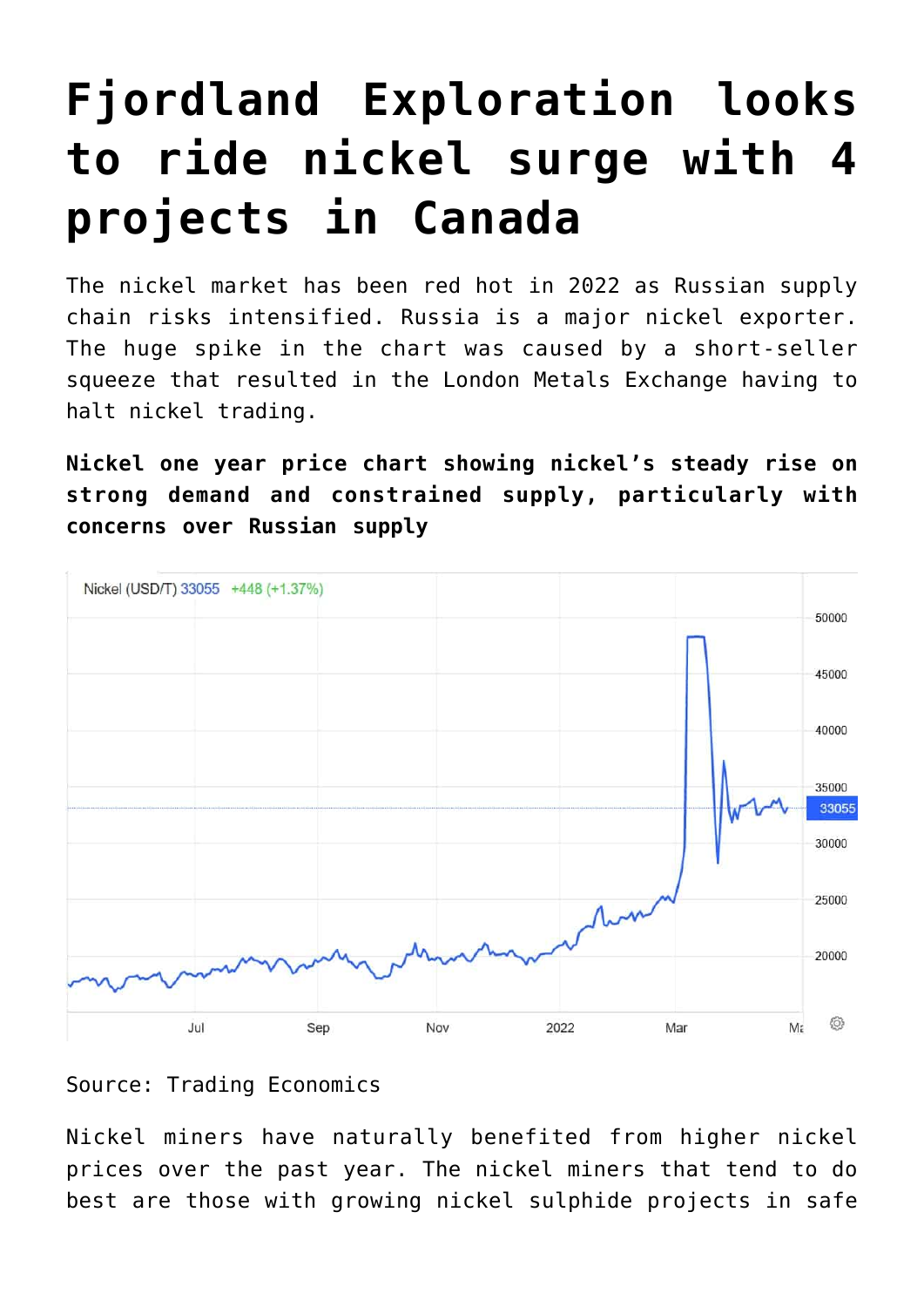jurisdictions. Today's company has 4 projects (nickel sulfide and copper-gold) in the safe jurisdiction of Canada.

[Fjordland Exploration Inc.](https://investorintel.com/iintel-members/fjordland-exploration-inc/) (TSXV: FEX) (Fjordland) is an exploration stage miner with a focus on nickel, copper, and gold in Canada.

Fjordland's four projects in Canada include:

- **[South Voisey's Bay Project](https://fjordlandex.com/projects/voiseys-bay-south-property)** (currently owns 75% with an option to earn-in to a 100% interest). 29,400 hectares (29.4 Sq.Km) prospective for nickel, copper and cobalt. Note: Ivanhoe Electric is a private company led by Robert Friedland, which has the right to earn 65% of the project from Fjordland once Ivanhoe Electric has spent \$5 million.
- **[Renzy Nickel-Copper Project](https://fjordlandex.com/projects/renzy-nickel-copper-project-quebec)** (option to earn-in to a 100% interest). 86 km2 property with the past producing Renzy Mine and a Historical NI-43-101 Resource estimate (indicated [51,000 tonnes 0.79% Ni and 0.72% Cu](https://fjordlandex.com/projects/renzy-nickel-copper-project-quebec)) not yet to be relied upon. Past drilling included [10.8 m of 1.3%](https://fjordlandex.com/projects/renzy-nickel-copper-project-quebec) [nickel and 1.8% copper](https://fjordlandex.com/projects/renzy-nickel-copper-project-quebec).
- **[Milligan West Project](https://fjordlandex.com/projects/milligan-west-property)** (43% JV partner with Northwest Copper Corp). Copper-gold porphyry potential. The Project lies immediately west of Centerra's Mt. Milligan Mine.
- **[Witch Project](https://fjordlandex.com/projects/witch-project)** (100% interest) 100 km2 property about 35kms from the Milligan West Project. Copper-gold porphyry potential.

**A summary and location map showing Fjordland's four exploration projects in Canada**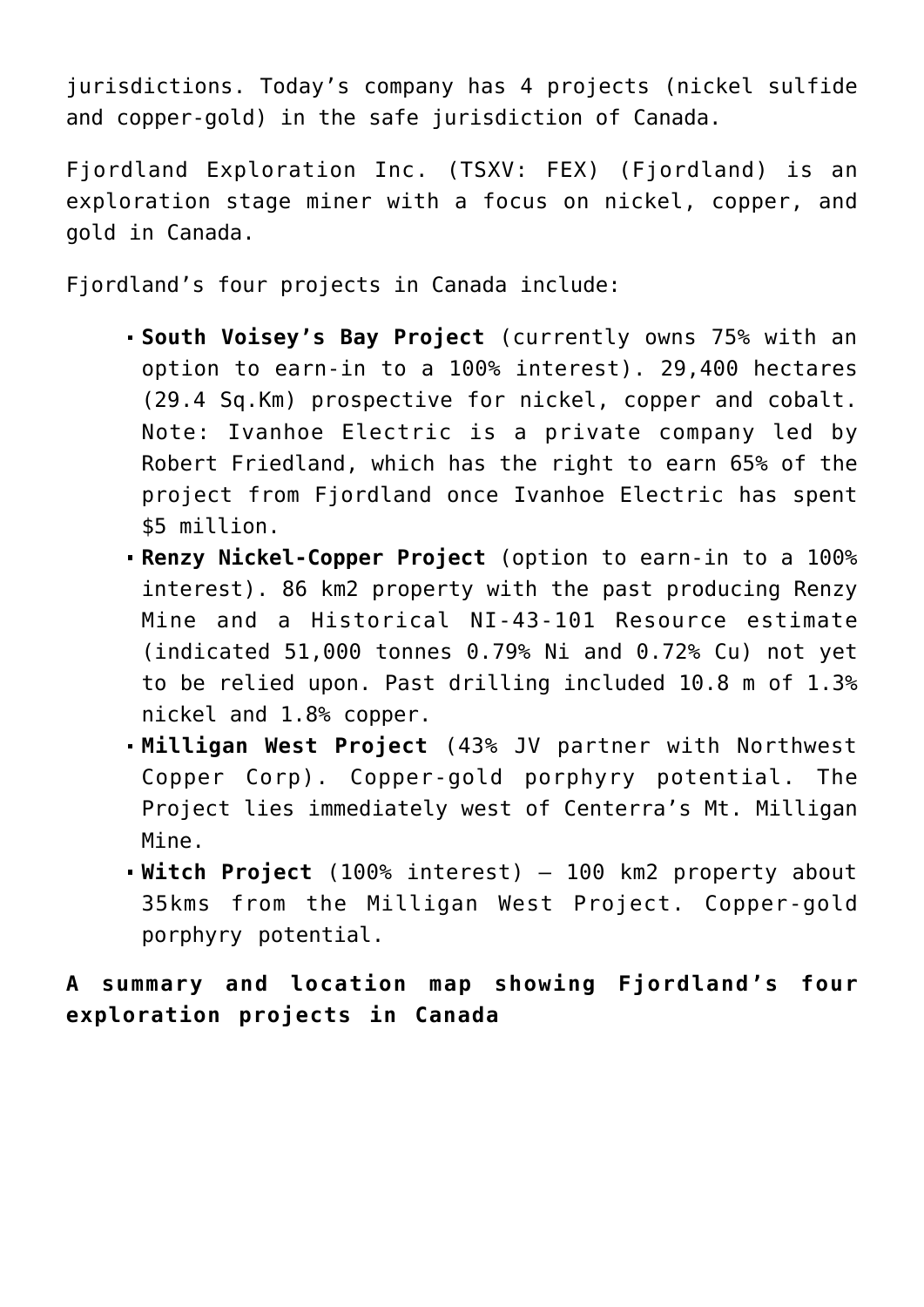# **CURRENT EXPLORATION PROJECTS**



#### **WITCH/ WEST MILLIGAN** COPPER GOLD **PROJECT**

Fjordland is a 43% joint venture partner with Northwest Copper Corp on claims situated 4 km west of the Mount Milligan Copper Gold Mine owned by Centerra Gold Inc.

Fjordland owns the 100 sq. km Witch Project 35km to the West of **Mount Milligan** 



#### SOUTH VOISEY'S BAY **NICKEL PROJECT**

Fiordland owns a 75% interest in the SVB project with the option to increase to 100% from Commander Resources (CMD-TSXV). Ivanhoe Electric (a private company led by Robert Friedland) has the right to earn 65% of the project from Fjordland once they've spent \$5 million.

Fjordland has the option from Quebec Precious Metals (CPM-TSXV) to earn a 100% interest in the past **RENZY NICKEL** producing Renzy nickel mine. The Company has added an additional 480 sq. km. by staking. **PROJECT** 

Source: [Fjordland Exploration Inc. company presentation](https://fjordlandex.com/assets/docs/presentations/FEX%20Investor%20Presentation%20March%202022.V2.pdf)

## **Next steps for Fjordland**

In 2022 Fjordland will be reviewing data from their Witch Project acquisition. They also expect to receive project funding from Ivanhoe Electric as part of their agreement at the South Voisey's Bay Project. Fjordland is also [currently](https://investorintel.com/markets/technology-metals/technology-metals-news/fjordland-completes-non-brokered-private-placement-financing/) [drilling](https://investorintel.com/markets/technology-metals/technology-metals-news/fjordland-completes-non-brokered-private-placement-financing/) at their Renzy Nickel Copper Project with a \$1 million fully funded program which is expected to be completed by the end of Q2 2022. Results to follow.

### **Closing remarks**

For investors, key attractions of Fjordland are the current low market cap of just [C\\$7 million](https://au.finance.yahoo.com/quote/FEX.V/) and the potential exploration upside in some of the best land positions in Canada. Voisey's Bay is world renowned for nickel with the world's largest nickel producer Vale operating there. Fjordland has four well-located Canadian projects with potential for nickel, copper, cobalt, and gold.

As of March 2022, management and insider ownership (includes Friedland's Ivanhoe Electric) is an impressive [45%.](https://fjordlandex.com/assets/docs/presentations/FEX%20Investor%20Presentation%20March%202022.V2.pdf)